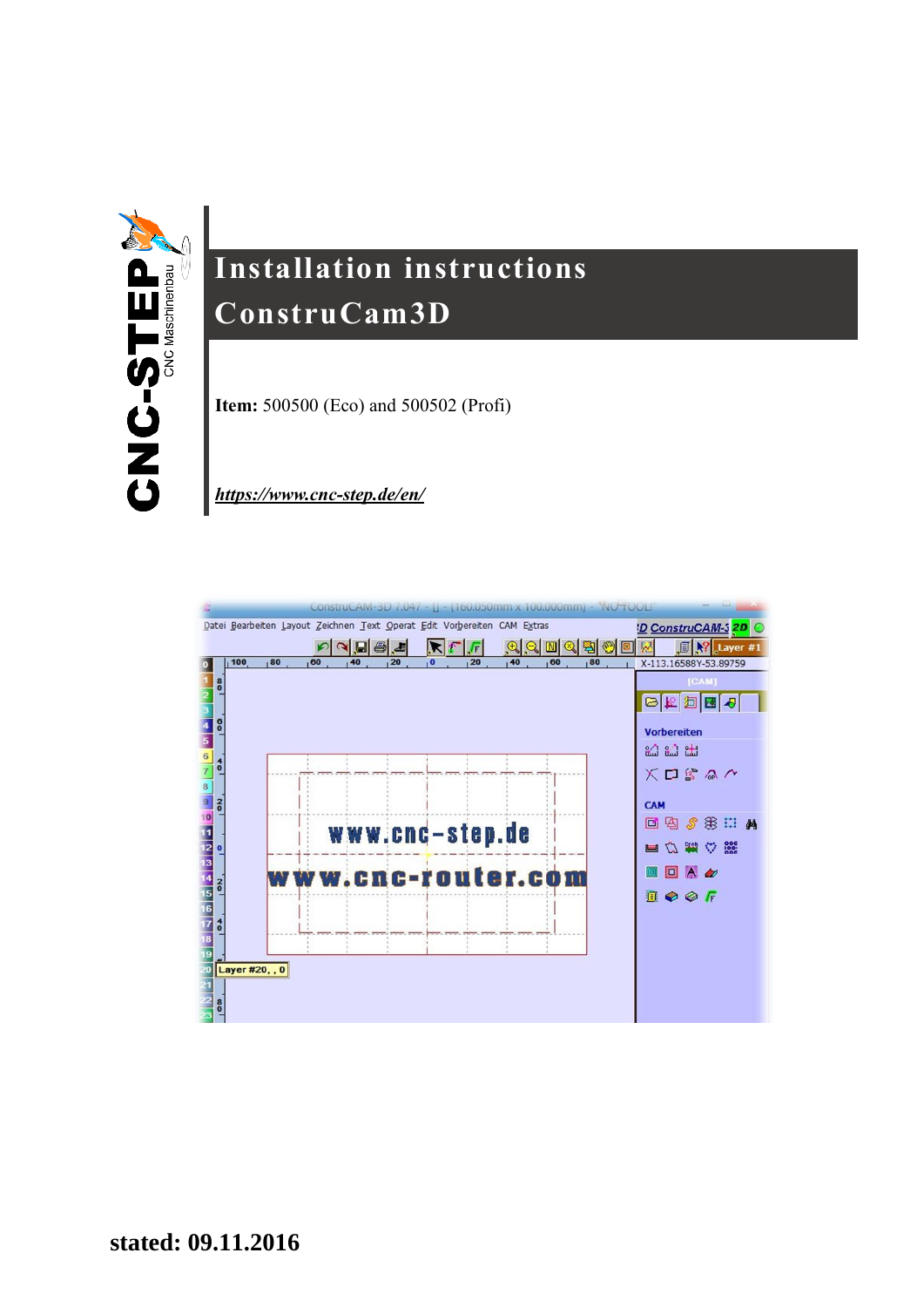

# **ConstruCam3D**



#### **Getting started**

ConstruCam3D is a CAD / CAM-CNC milling and engraving software, including the various applications in 2D and 3D section.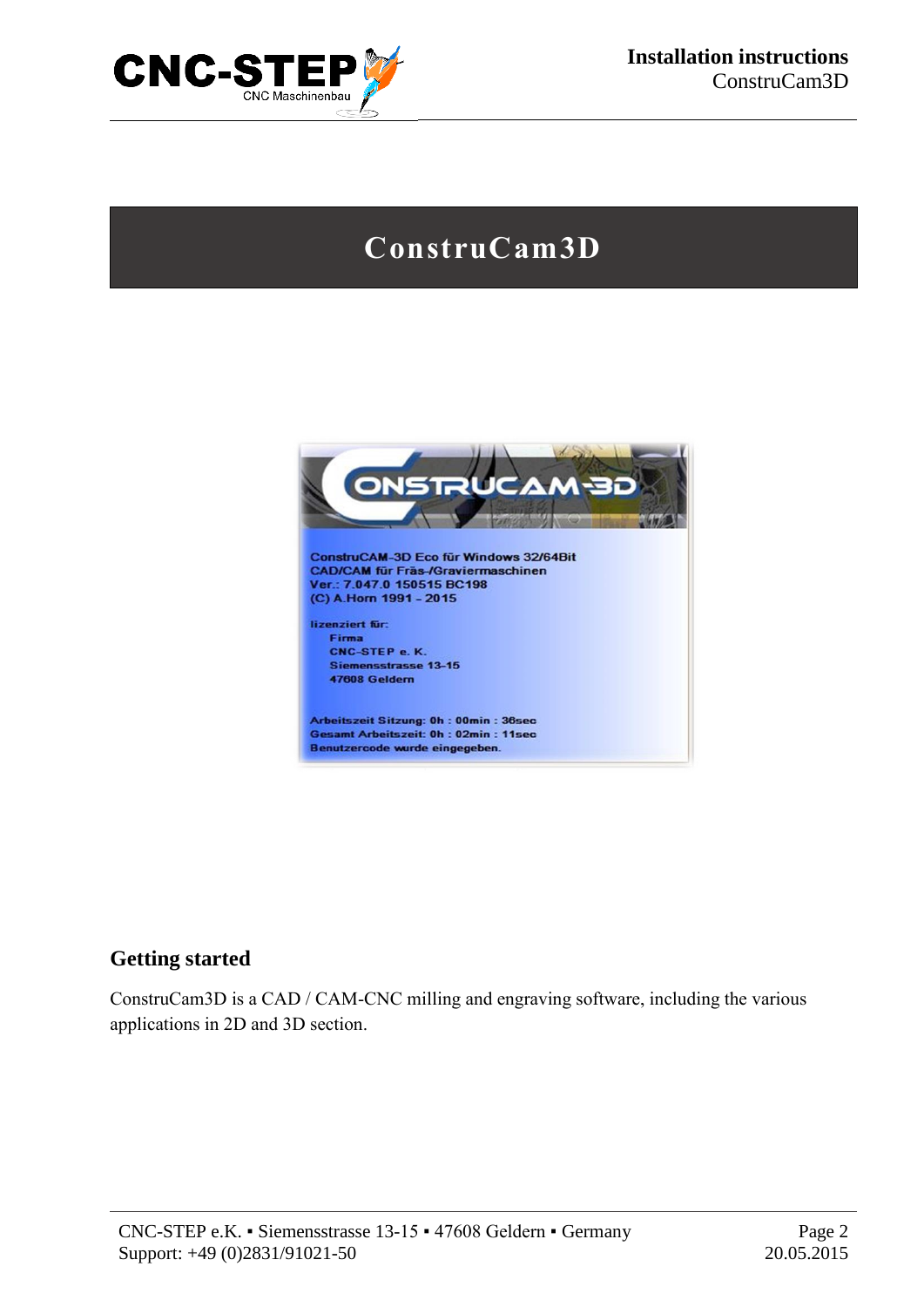

## **CONTENTS**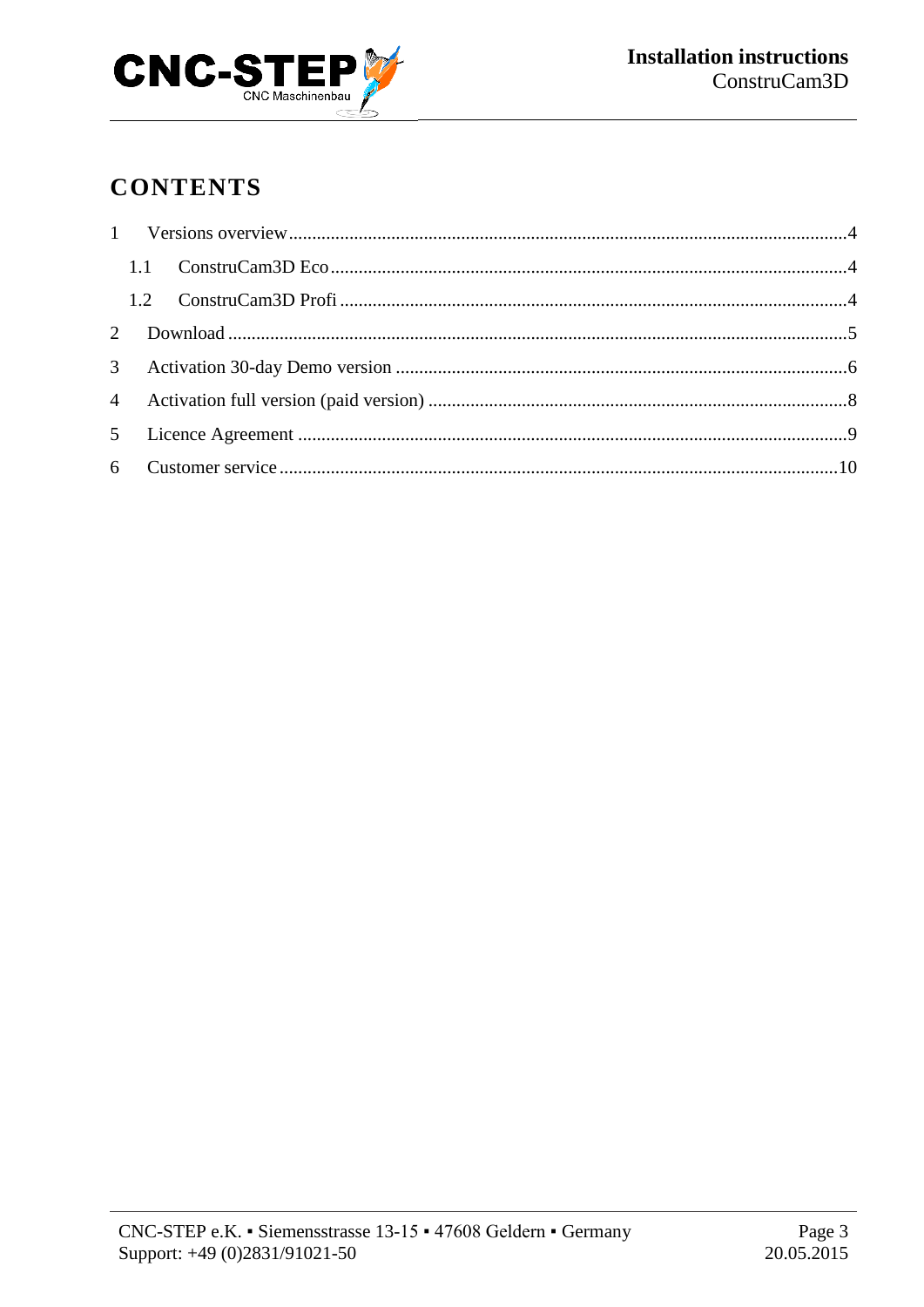

### <span id="page-3-0"></span>**1 Versions overview**

### <span id="page-3-1"></span>**1.1 ConstruCam3D Eco**

This version includes export filters for the important Progam:

- WinPCNC
- Mach3
- WinCNCStep

This version is the standard version for working with our machines and the software WinPCNC.

## <span id="page-3-2"></span>**1.2 ConstruCam3D Profi**

In the professional version many more export filters have been added.

Additional Functions for circular engravings using a rotation axis. (4. axis)

The export of graphic files is possible.

#### **For these two versions demos are available on our website.**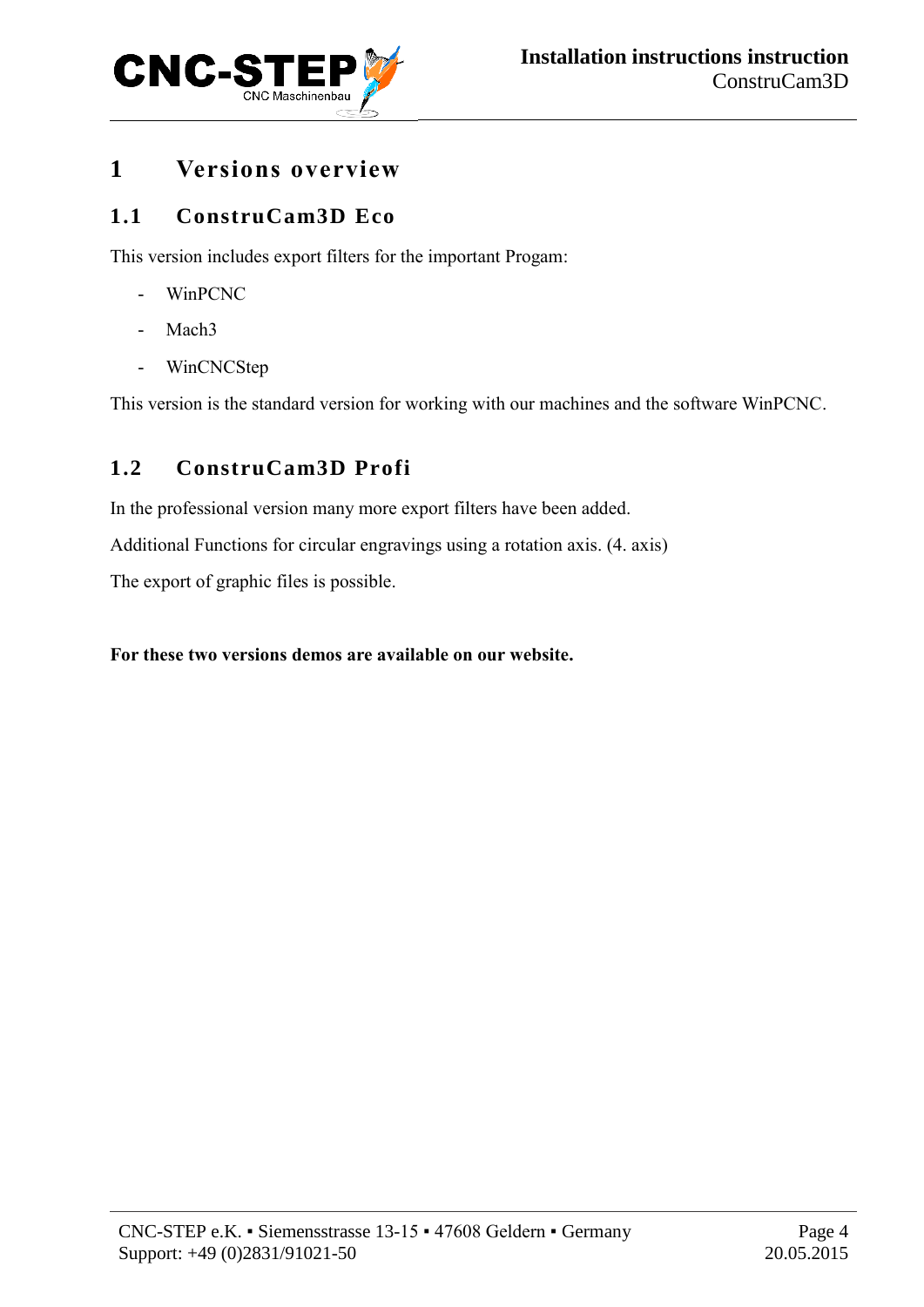

## <span id="page-4-0"></span>**2 Download**

On our website you can obtain desired ConstruCam3D versions as compressed Zip files via download.

#### **ConstruCam3D Eco:**

#### *[https://www.cnc-step.de/wp-content/uploads/ConstruCam3D\\_Eco.zip](https://www.cnc-step.de/wp-content/uploads/ConstruCam3D_Eco.zip)*

#### **ConstruCam3D Profi:**

#### *[https://www.cnc-step.de/wp-content/uploads/ConstruCam3D\\_Profi.zip](https://www.cnc-step.de/wp-content/uploads/ConstruCam3D_Profi.zip)*

After downloading, unpack the zip file on your computer. There is no additional installation required.

The executable file is:

| AHSBiPrg.DAT     | 10.09.2011 13:11 | DAT-Datei        | 141 KB   |
|------------------|------------------|------------------|----------|
| CAMEdDB.TMP      | 20.05.2015 08:40 | TMP-Datei        | 1 KB     |
| ConstruCam3D.EXE | 15.05.2015 11:52 | Anwendung        | 4.911 KB |
| CtlStrDat.dll    | 15.05.2015 12:49 | Anwendungserwe   | 1 KB     |
| EIGENSCH.TMP     | 20.05.2015 08:33 | <b>TMP-Datei</b> | 0 KB     |
| ErgaenzEnde.plt  | 18.05.2015 08:05 | PLT-Datei        | 1 KB     |

You can also place a *shortcut* to this file on the desktop.

 $(\text{right mouse key \longrightarrow \text{send to \longrightarrow} \text{Desktop (create link)})$ 

Tip: If you do not have a program to open the attached zip file, you can download Winrar for free here: *<http://www.winrar.de/downld.php>*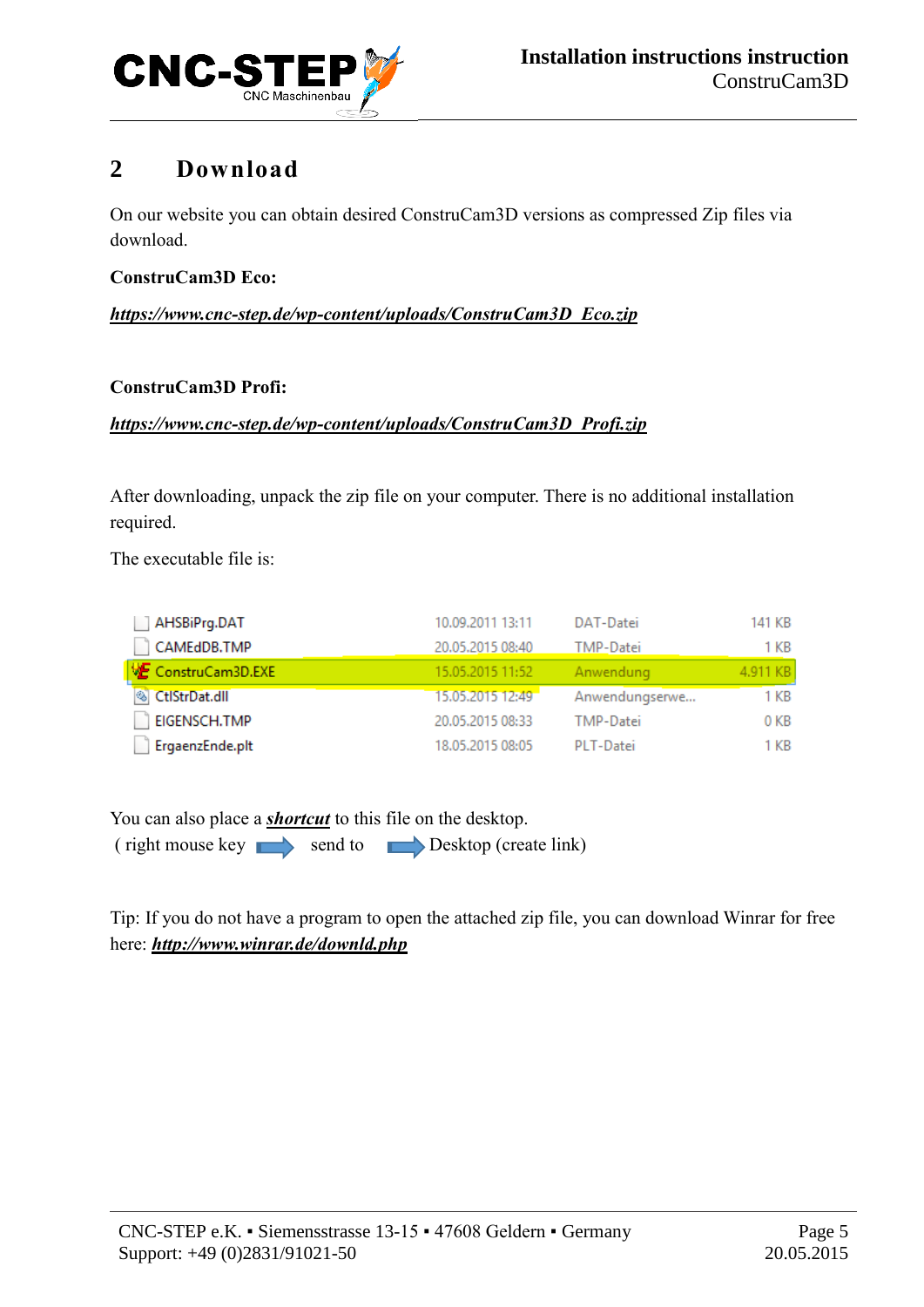

## <span id="page-5-0"></span>**3 Activation 30-day Demo version**

When you first start the software, a hint with an installation number is displayed.



Please send this number with your contact details to our e-mail address:

#### *[info@cnc-step.de](mailto:info@cnc-step.de?subject=Erbitten%20Freischaltcode%20fuer%20ConstruCam3D%20Testversion)*

We will send you the appropriate *unlock code* via email.

Open ConstruCam3D and enter the activation code obtained in the following window:



The software is then unlocked for 30 days and can be adequately tested by you.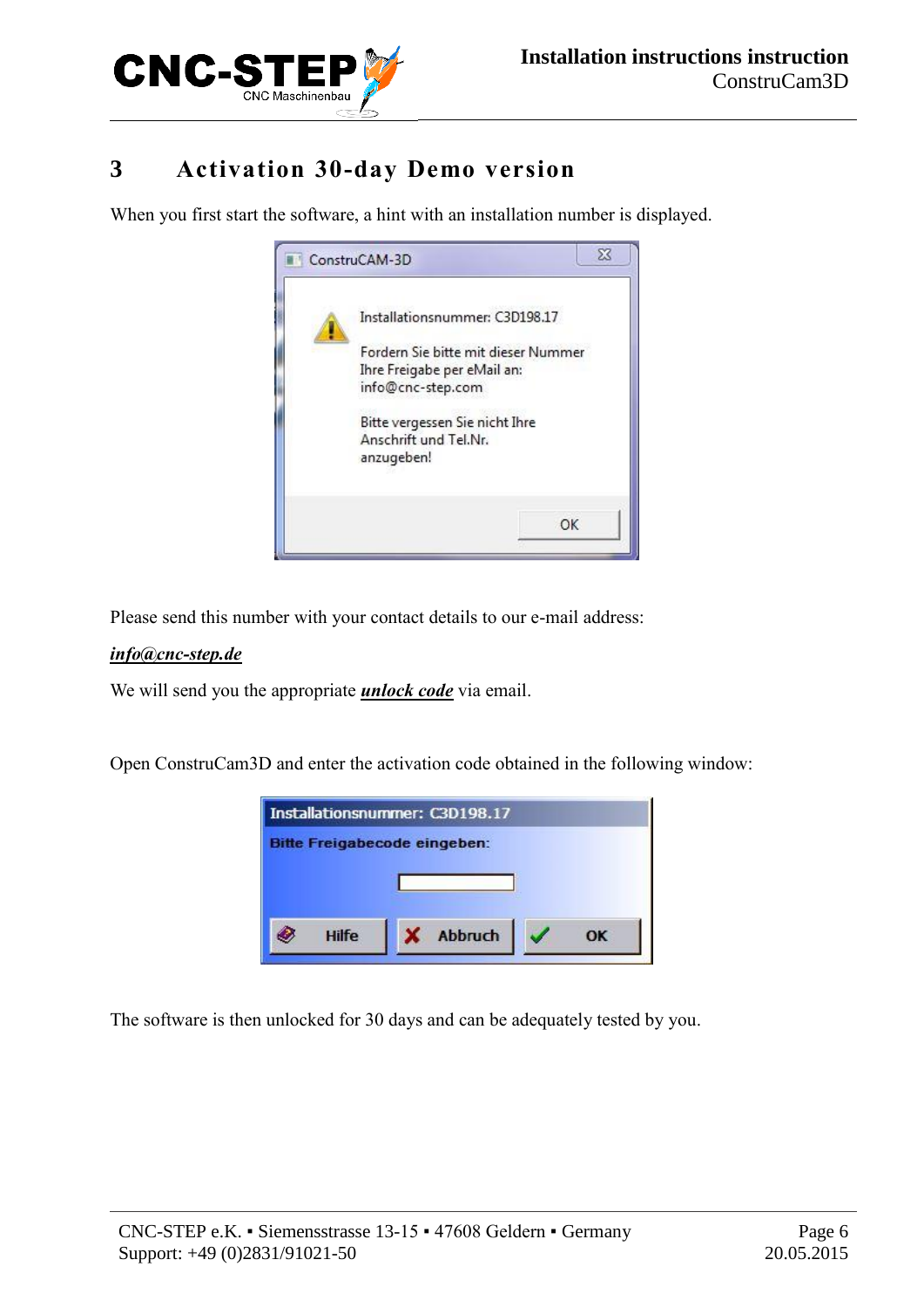





The permitted duration of use can later be called up in the menu under *Tools / info*.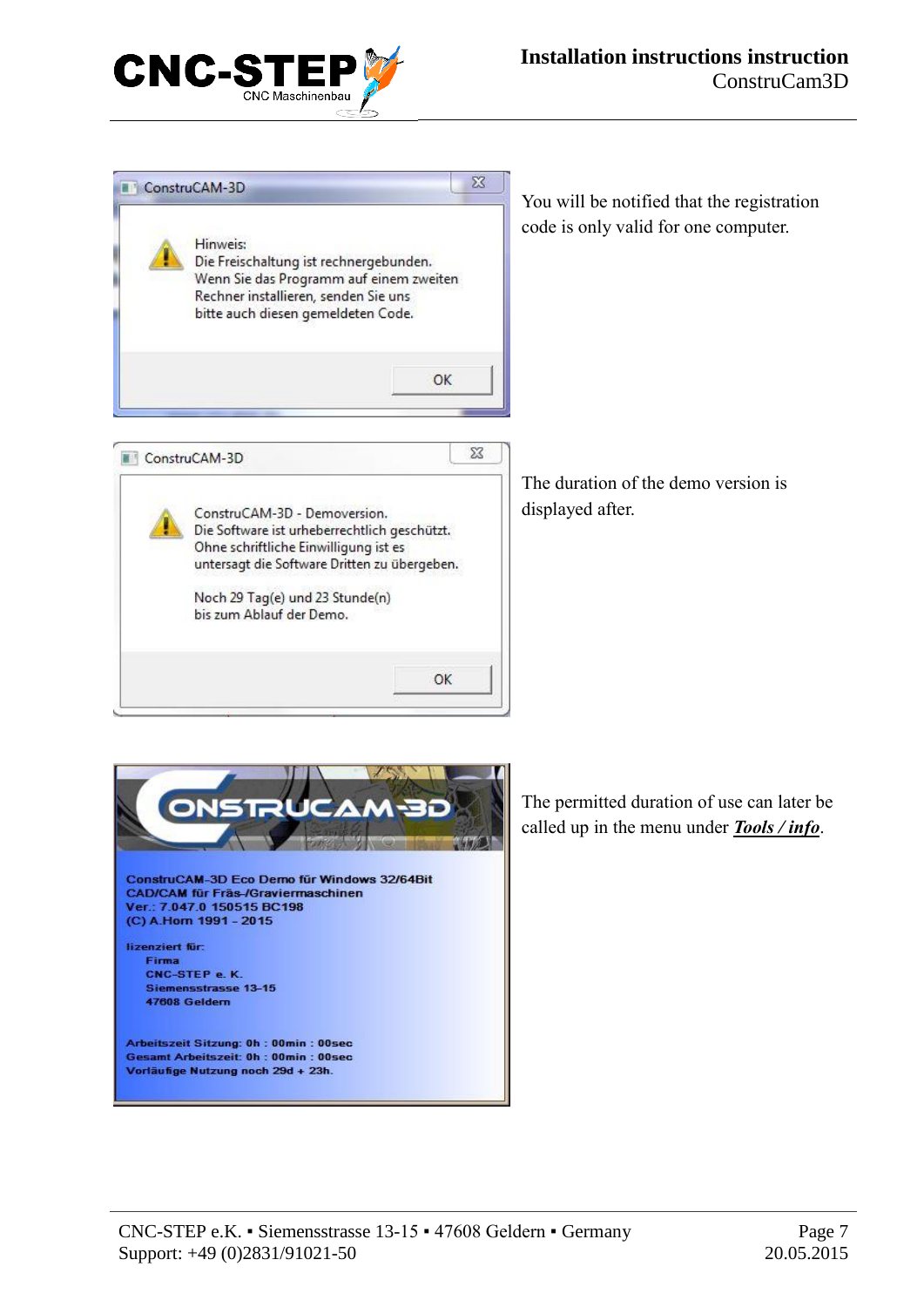

## <span id="page-7-0"></span>**4 Activation full version (paid version)**

If you purchased the software as a full version, we will send you the necessary customer-specific activation code via email.

The handling is the same for both versions Eco and pro!

The *license file "CtlStrDat.dll"* is attached as a compressed .rar file in the email. Unzip the file and copy it to the install directory of ConstruCam3D.

You must overwrite the existing old file!

Tip: If you do not have a program to open the attached .rar file, you can download WinRAR for free here**: http://www.winrar.de/downld.php**

After starting the software, you must now enter *the user code* received from us.

This is done under the menu item *Tools / Help / User Code*:

After entering the user code, the software must be restarted. In the menu *Tools / Info* the user code is now confirmed:

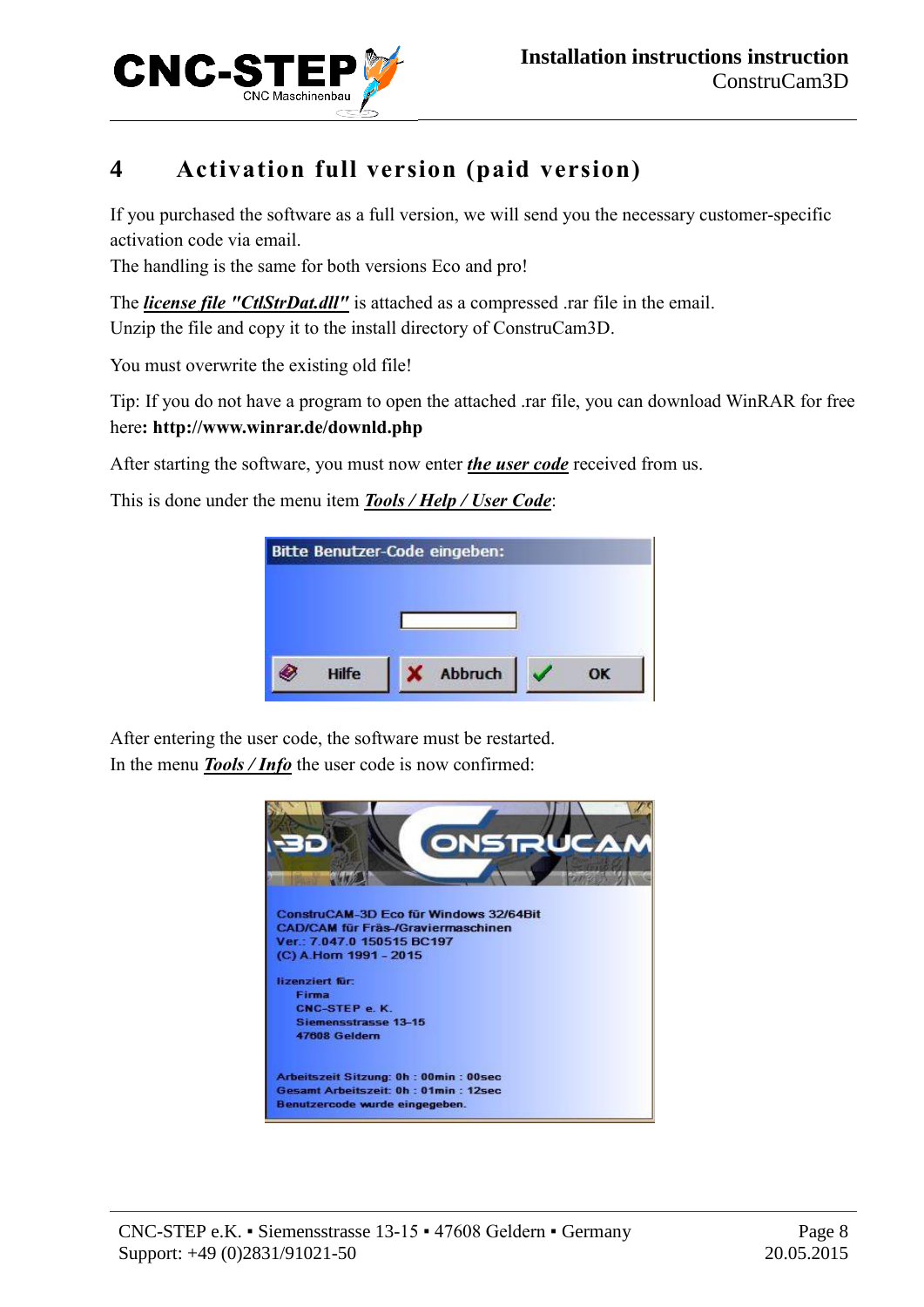

## <span id="page-8-0"></span>**5 Licence Agreement**

We point out that the software, as well as the activation code and user code may not be disclosed to third parties or reproduced in any way.

They may not be published in any way outside our own websites.

Violators will be prosecuted.